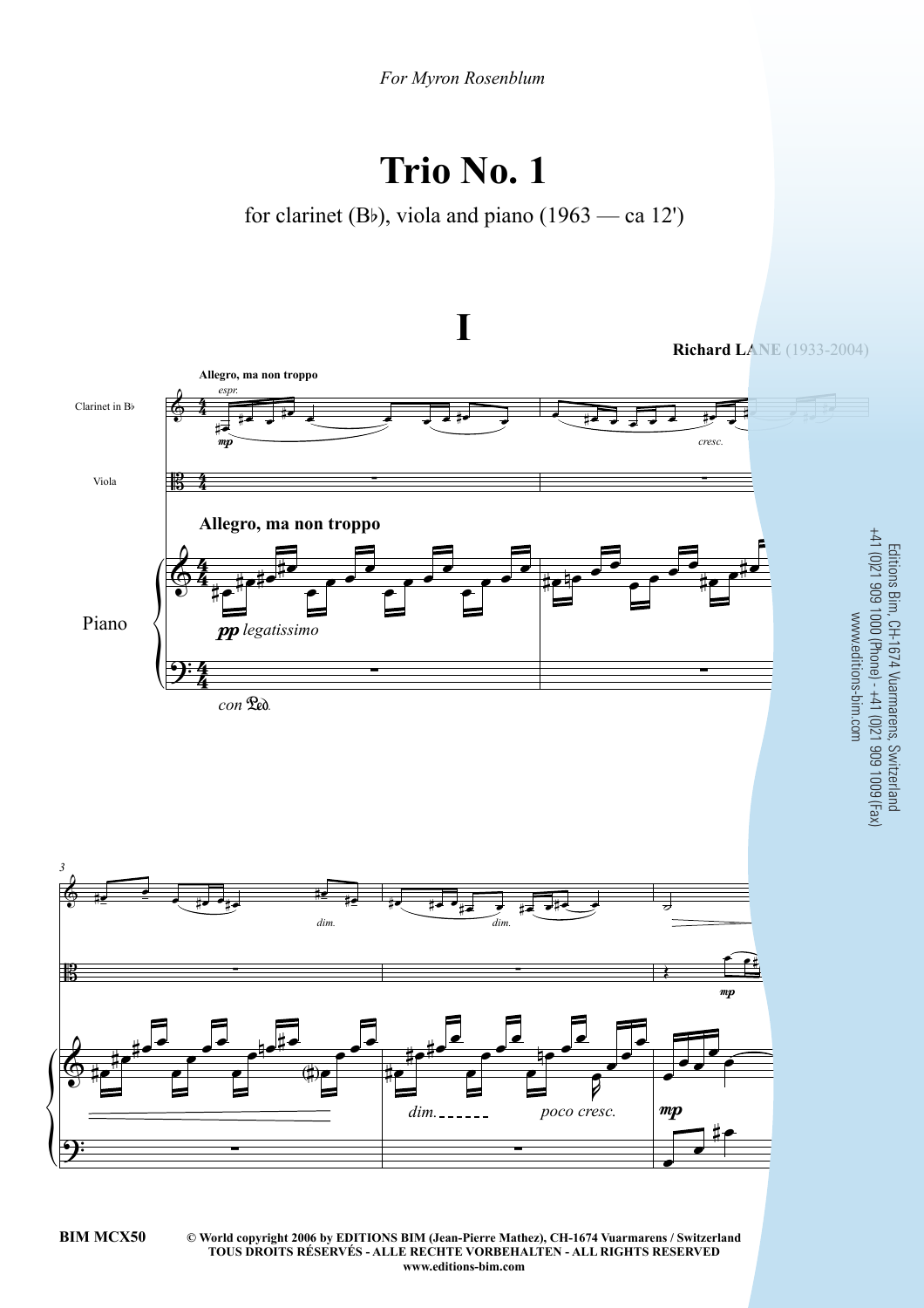



4 <sup>|</sup> *Photocopying is illegal — Photocopier est illégal — Photokopieren ist rechtswidrig*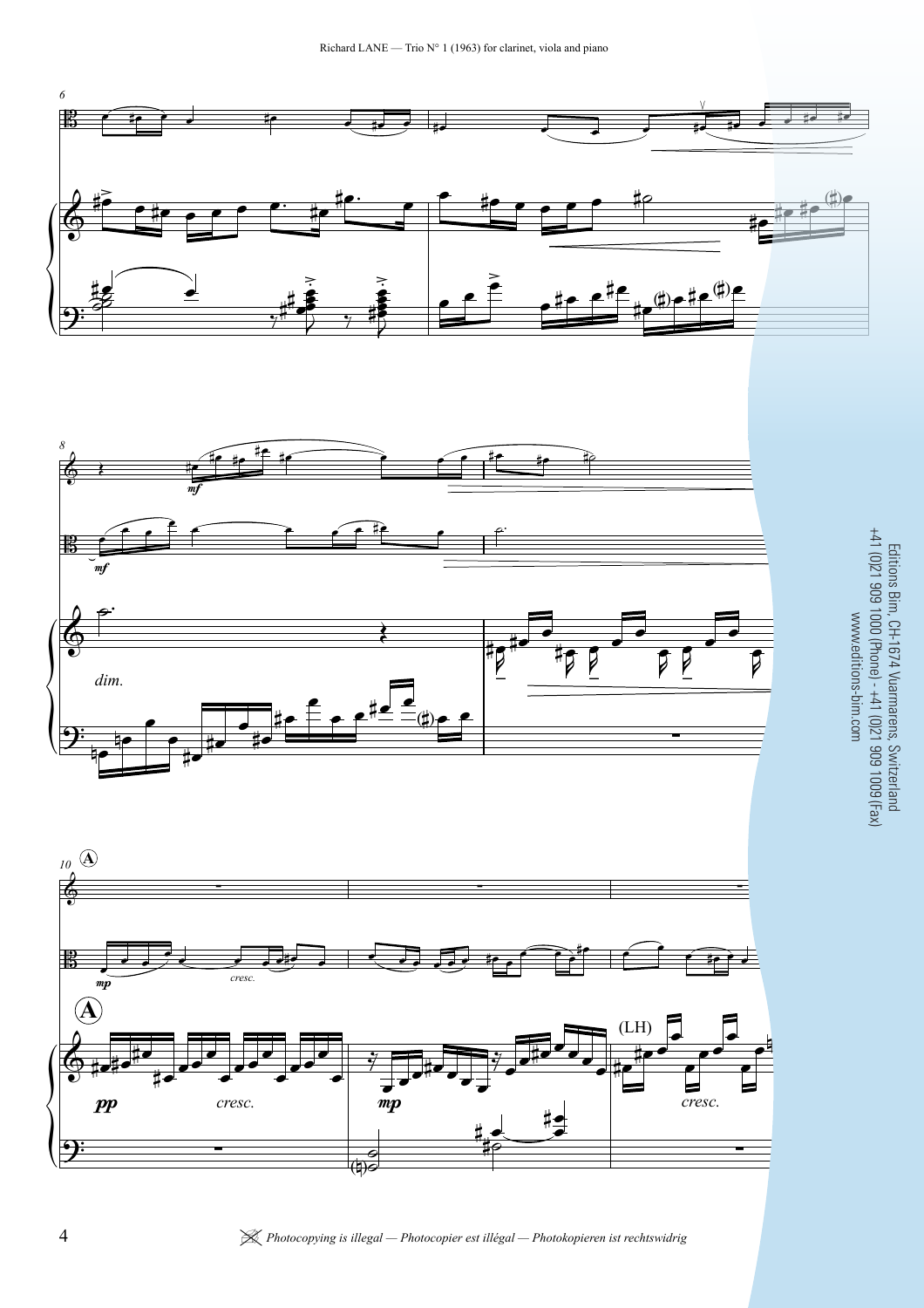



Editions Bim, CH-1674 Vuarmarens, Switzerland<br>+41 (0)21 909 1000 (Phone) - +41 (0)21 909 1009 (Fax)<br>www.editions-bim.com Editions Bim, CH-1674 Vuarmarens, Switzerland +41 (0)21 909 1000 (Phone) - +41 (0)21 909 1009 (Fax)

<sup>|</sup> *Photocopying is illegal — Photocopier est illégal — Photokopieren ist rechtswidrig* 5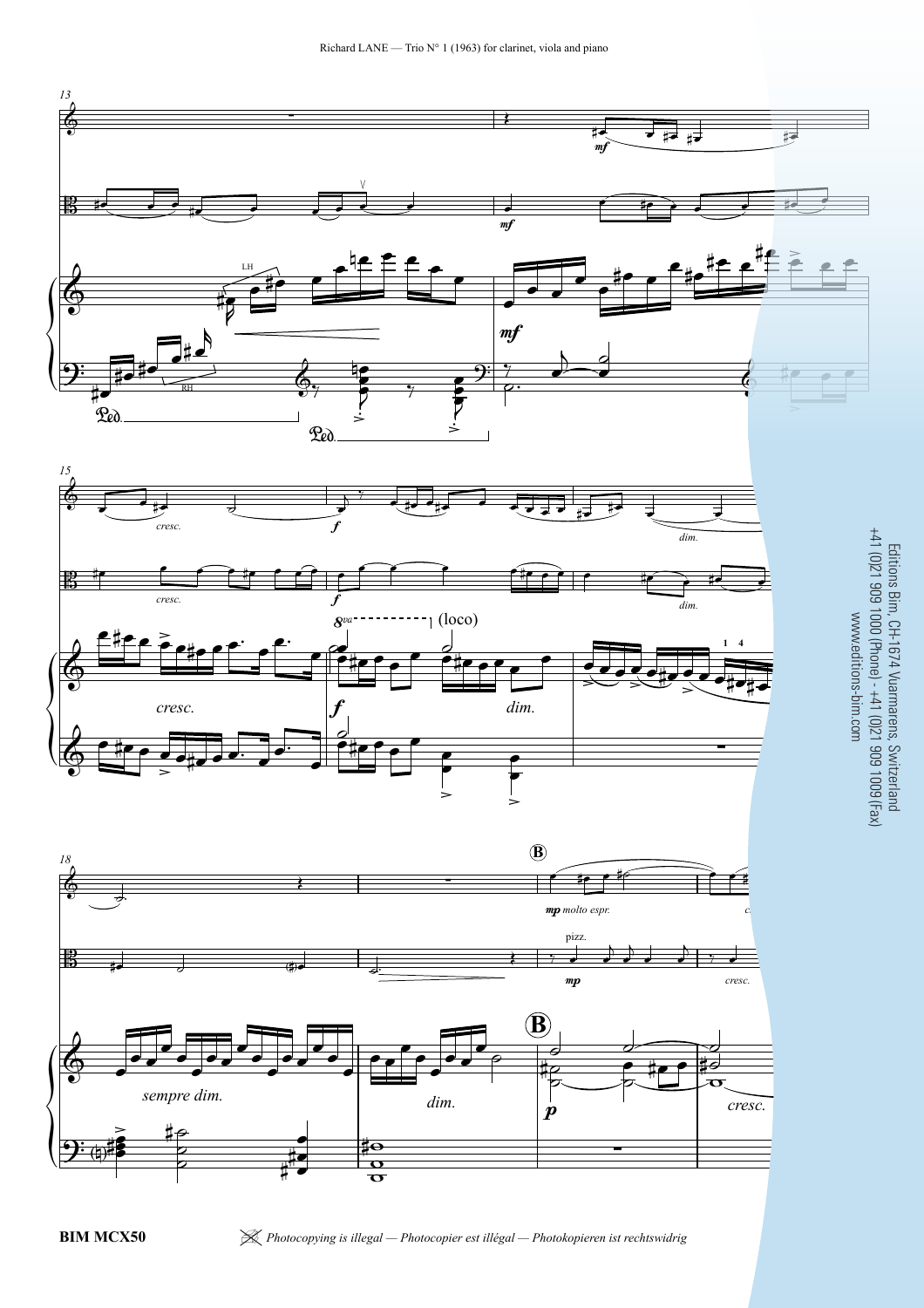





 $\frac{1}{2}$  $\overline{a}$ Editions Bim, CH-1674 Vuarmarens, Switzerland +41 (0)21 909 1000 (Phone) - +41 (0)21 909 1009 (Fax) www.editions-bim.com

6 <sup>|</sup> *Photocopying is illegal — Photocopier est illégal — Photokopieren ist rechtswidrig*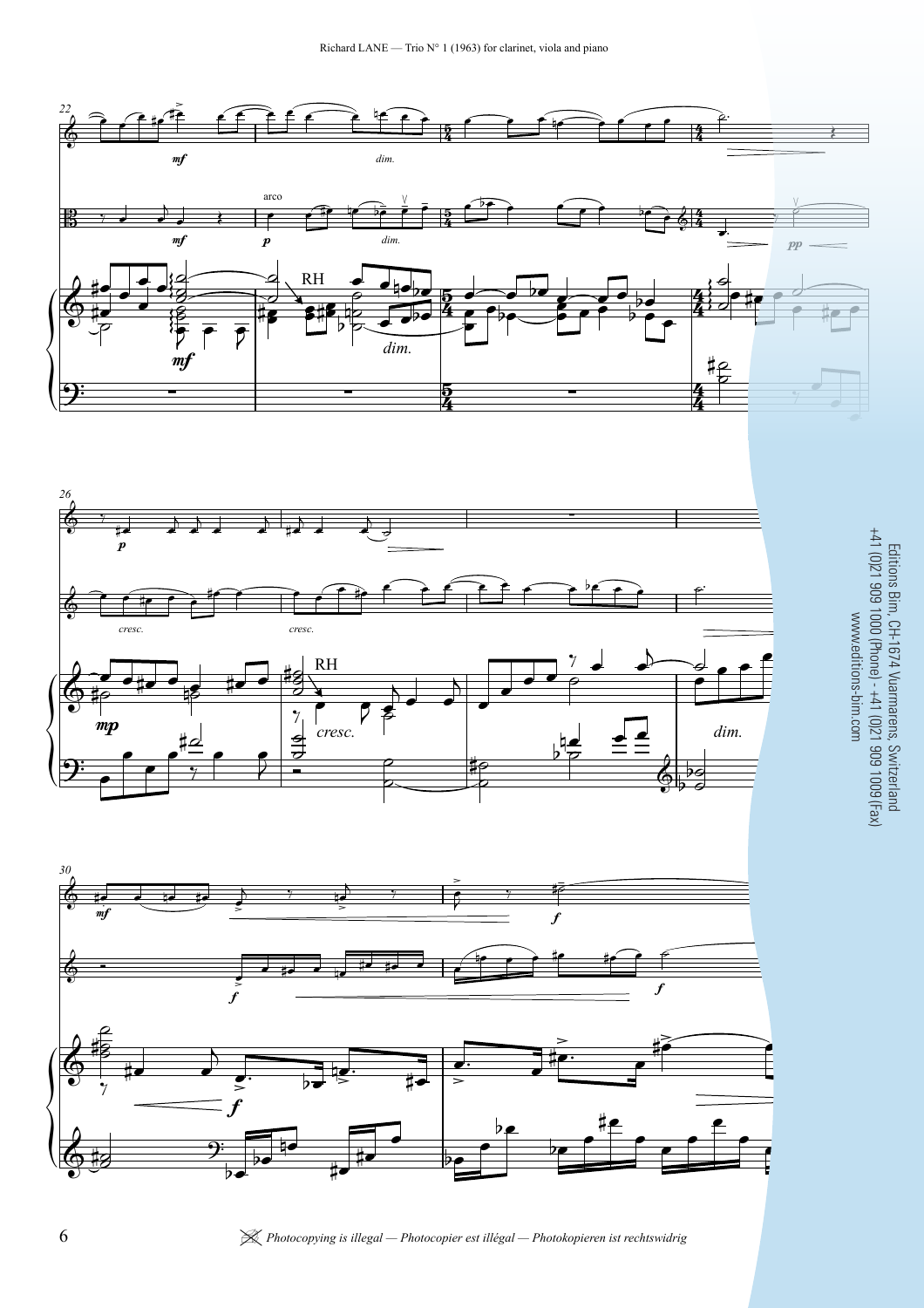





l<br>E inne. ic\_hir Editions Bim, CH-1674 Vuarmarens, Switzerland +41 (0)21 909 1000 (Phone) - +41 (0)21 909 1009 (Fax) www.editions-bim.com

<sup>|</sup> *Photocopying is illegal — Photocopier est illégal — Photokopieren ist rechtswidrig* 7